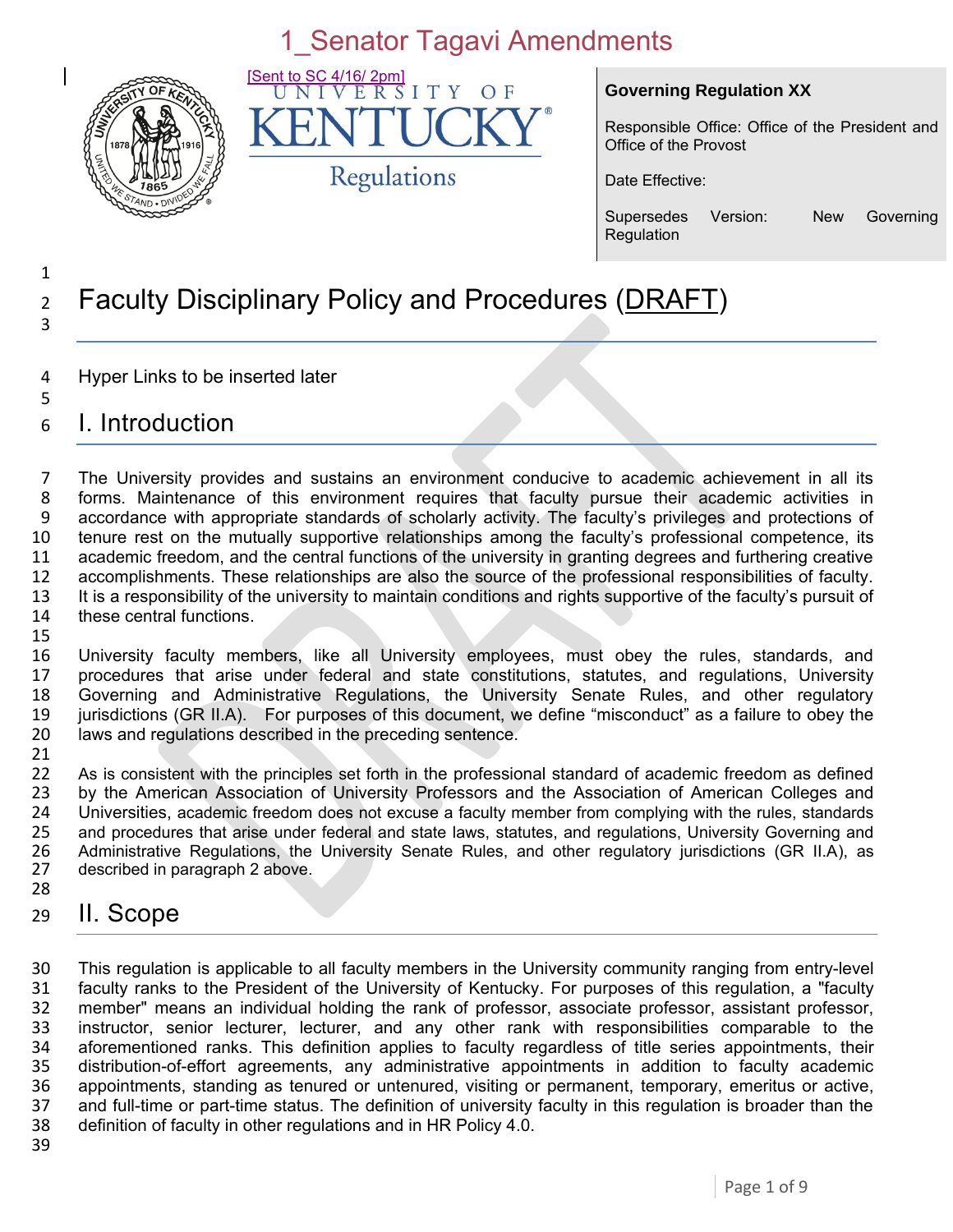40 This regulation does not apply to faculty performance review or expectations for scholarly activity for 41 | purposes of appointment, reappointment, promotion, granting of  $\frac{1}{\sqrt{2}}$  and tenure, merit evaluation or purposes of appointment, reappointment, promotion, granting of -and tenure, merit evaluation or determination of merit raises. Faculty performance review and expectations for scholarly activity are covered in other Administrative Regulations (AR), as well as regulations that describe for each title series the expected activities and criteria for promotion and tenure. 

46 To the extent that university administrators, including the President of the university, hold appointments<br>47 as faculty members, faculty administrators are subject to this regulation with respect to activities related as faculty members, faculty administrators are subject to this regulation with respect to activities related to their faculty appointment.

 This regulation is separate and distinct from independent proceedings involving the enforcement of clinical rights and clinical responsibilities that arise under the Joint Commission mandated UK HealthCare Medical Staff By-laws, the federally mandated University's research misconduct policy, or the 53 federally mandated Title IX Sexual Assault procedures. Faculty members who are subject to disciplinary<br>54 proceedings under those procedures may be subjected to additional disciplinary proceedings under this 54 proceedings under those procedures may be subjected to additional disciplinary proceedings under this 55 requilation. regulation.

56<br>57 This regulation also does not describe the proceedings for the revocation of tenure or for the termination of academic appointments of faculty members who do not have tenure.

 The procedures established by this regulation do not supersede Governing Regulations or Administrative Regulations that specifically permit appeal to, or appearances before, the Board or a Board Committee.

#### III. Entities Affected

 This regulation will apply to all faculty members as defined in this regulation. 

#### IV. Procedures

- The following procedures govern the handling of misconduct by a faculty member.
- 

For purposes of computing deadlines under these procedures, if the deadline falls on a Sunday, Monday, university-recognized holiday or day when the University's Office of the President is closed, the deadline is automatically extended to the next day when the University's Office of the President is open.

 For purposes of this regulation, "written notification" means notification by formal written letter and notification by electronic message.

 A. Allegations

 Any person may make a complaint against a faculty member by making allegations to the chair of a faculty member's department, the Dean of the faculty member's college, or an appropriate university official. Additionally, routine university operations, such as audits or compliance reviews, may result 81 in allegations against a faculty member.

82<br>83 Allegations against a faculty member by a member of the University community that are made other 84 than in good faith, may rise to the level of harassment and bring the Complainant under scrutiny as delineated in these regulations.

87 In the event of either allegations reported initially to a chair and subsequently to a Dean or allegations 88 reported directly to a Dean, the Dean must inform the General Counsel. In consultation with the<br>89 General Counsel, the Dean will determine (1) whether an investigation should be conducted, and (2) 89 General Counsel, the Dean will determine (1) whether an investigation should be conducted, and (2)<br>90 if so, the appropriate university office(s) to conduct an investigation. The context of the allegation will If so, the appropriate university office(s) to conduct an investigation. The context of the allegation will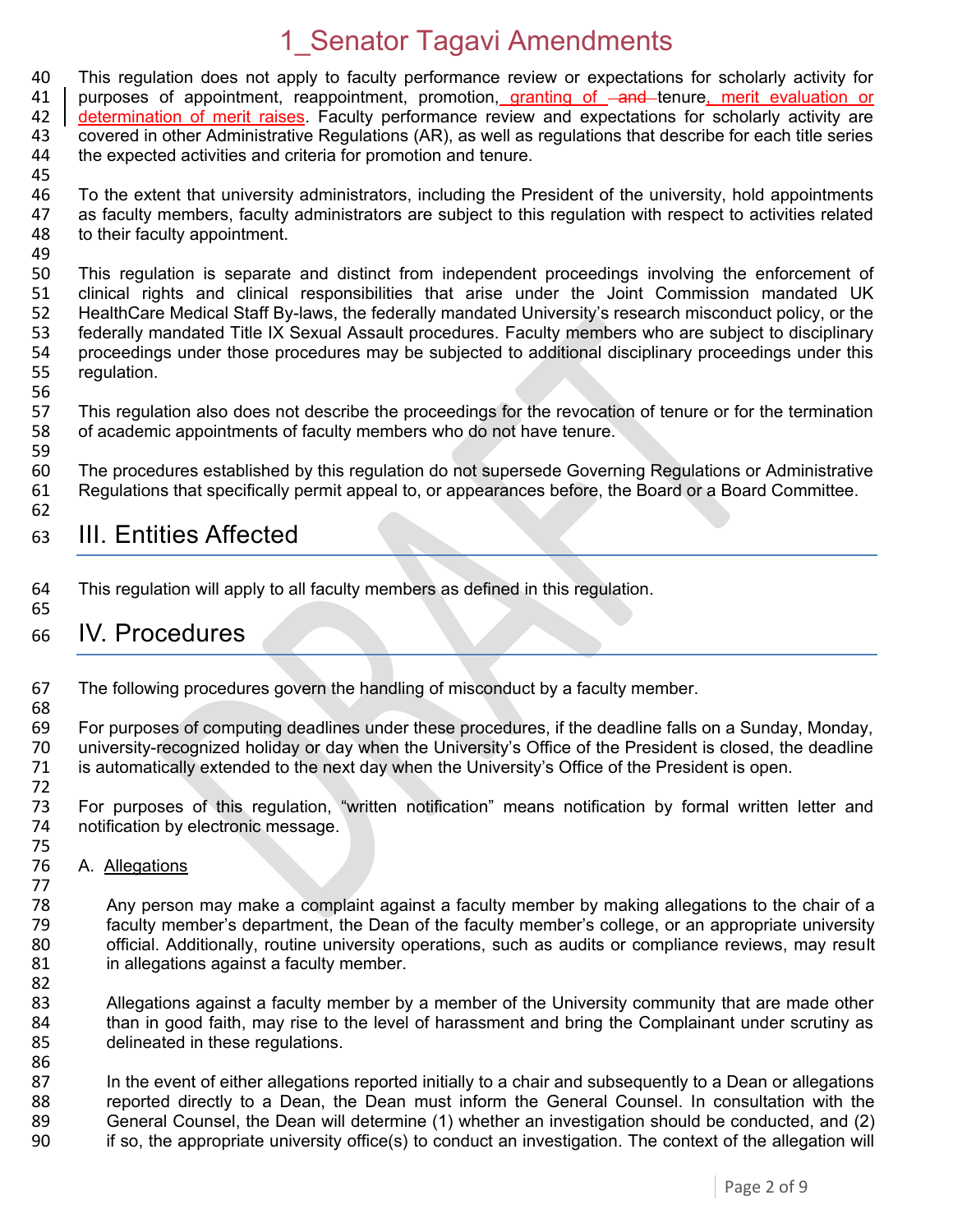91 dictate the time at which the accused faculty member is informed of the allegation. For purposes of 92 this requilation, a dean may designate an appropriate associate dean and the General Counsel may 92 this regulation, a dean may designate an appropriate associate dean and the General Counsel may<br>93 designate an associate counsel or non-university counsel retained by the General Counsel to handle designate an associate counsel or non-university counsel retained by the General Counsel to handle 94 the allegation. 95

- 96 Allegations brought forward and adjudicated under this regulation cannot be reopened without 97 substantive new evidence, as determined by the General Counsel, but no later than 30 days after the 98 square research in the 98 square research to university officials  $\frac{1}{2}$  research 10 l new evidence is discovered by university officials.  $\int$   $\int$   $\int$   $\int$   $\int$  10 ].
- 100 [Numbers in brackets are the order the amendments will be presented.]

#### 101 102

99

116

123

#### 103 B. University Investigation

104<br>105 105 Depending on the nature of the allegation, the appropriate university office(s) (*e.g*., Institutional 106 Equity and Equal Opportunity, Internal Audit, UK HealthCare Corporate Compliance, UK Police, UK 107 Athletics Compliance, Office of Legal Counsel, etc.) will conduct the investigation. The report will<br>108 | include findings of fact. a conclusion as to whether misconduct occurred, and, if misconduct did include findings of fact, a conclusion as to whether misconduct occurred, and, if misconduct did 109 | occur, a nonbinding recommendation regarding disciplinary action (*i.e.*, sanctions). Trk21 [ 12 ]The 110 Office(s) conducting the investigation will submit the investigation report to the General Counsel. The 111 General Counsel will transmit the report to the Dean of the faculty member's college. If an 112 investigation finds nothing to support an allegation, the General Counsel will transmit these findings 113 to the Dean, the Complainant (if known), and the accused faculty member.

- 114<br>115 C. Notification and Mediation
- 117 1. If the report indicates misconduct has occurred, the Dean will provide written notification to the 118 faculty member as soon as feasible and preferably within two (2) days. The Dean will provide the 119 faculty member with a copy of the report. The faculty member may submit a written response to<br>120 fine Dean and General Counsel within seven (7) days of notification by the Dean. The Dean may 120 the Dean and General Counsel within seven (7) days of notification by the Dean. The Dean may<br>121 extend this response period by an additional fourteen (14) days on oral or written request by the 121 extend this response period by an additional fourteen (14) days on oral or written request by the 122 faculty member.
- 124 2. The Dean will schedule a meeting with the faculty member and the faculty member's chair, which<br>125 will be held within twenty-one (21) days of the Dean's notification to the faculty member. The will be held within twenty-one (21) days of the Dean's notification to the faculty member. The 126 purpose of the meeting is for the Dean, the chair and the faculty member to attempt to reach an 127 agreement as to whether misconduct occurred and, if so, an appropriate sanction. In cases where 128 the faculty member elects to have personal legal counsel at the meeting(s) with the Dean and<br>129 the chair, an attorney from the Office of Legal Counsel must also be present. It is to be hoped that 129 chair, an attorney from the Office of Legal Counsel must also be present. It is to be hoped that 130 the maiority of cases will be resolved at this stage through mediation. the majority of cases will be resolved at this stage through mediation.
- 132 3. Sanctions will not take effect until a final determination of guilt is made and all appeals exhausted 133 (see G9 below). Sanctions will not exceed a level that is reasonably commensurate with the 134 | seriousness of the misconduct and neither should they be of a nature or duration as to prevent seriousness of the misconduct and neither should they be of a nature or duration as to prevent 135 the faculty member from performing duties expected of or assigned to them.] [1] Sanctions are 136 defined, for the purposes of this entire document, as the following:
- 137

131

- 138 **•** Verbal reprimand
- 139 Written censure
- 140 Restitution to the University for actual monetary damage suffered by the University 141 through misuse or unauthorized use of University property
- 142 **ILOSS** of specific privileges including, but not limited to, loss of access to University Pro-<br>143 **Card or travel funds** Card or travel funds
- 144 **••** Removal from supervisory role and loss of title associated with that role
- 145 **•** Removal from named or endowed chair or professorship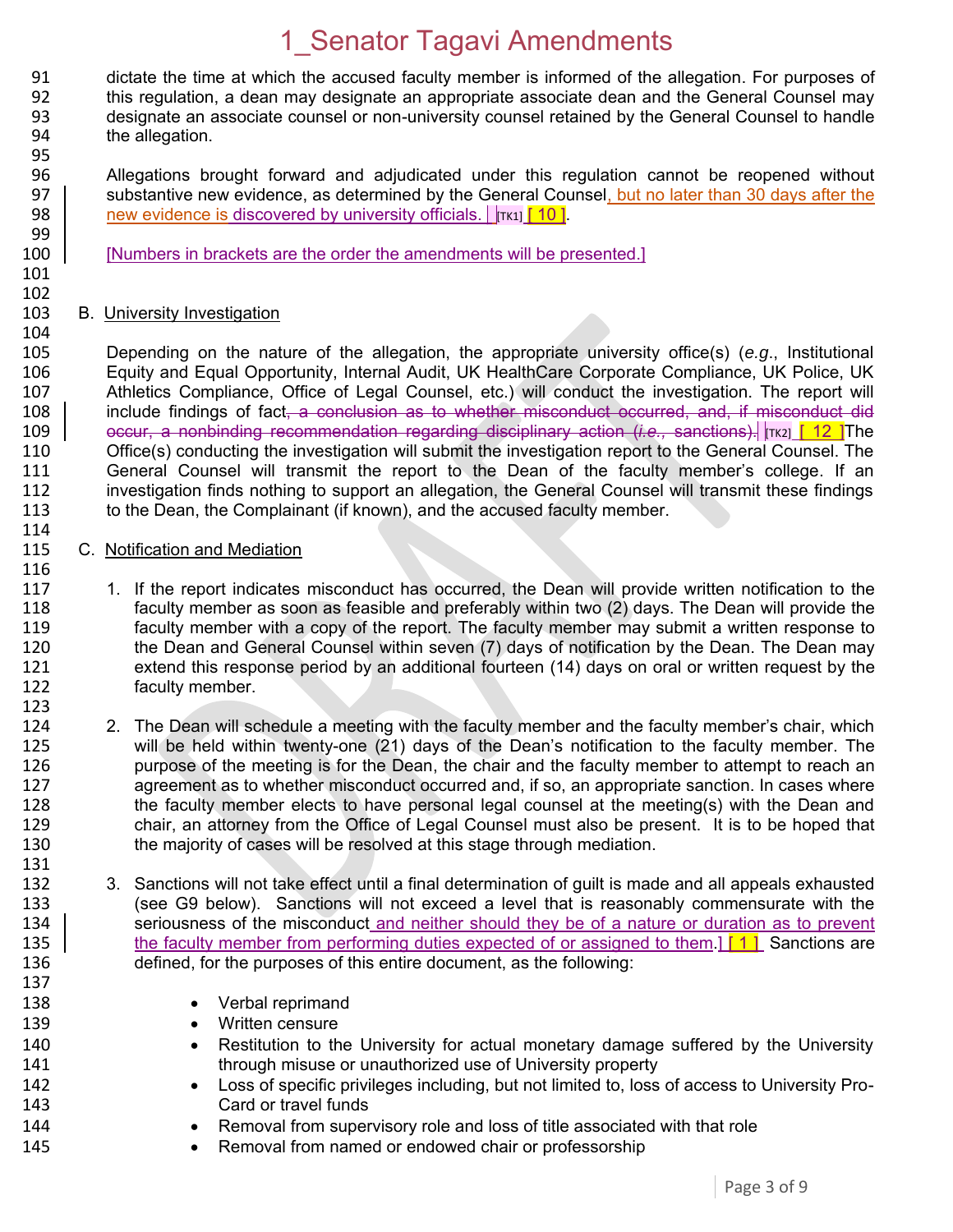- 146 **EXECT:** Reduction in salary for a specified period of time, if greater than 10%, the sanction be 147 **147 approved by the board of trustees.** [2] 148 **Demotion in rank, but only if promotion was based on a fraudulent dossier** 149 **Suspension with or without** [without pay is basically covered in reduction in salary 150  $\vert$  above]  $\vert$ [TK3]  $\vert$  3  $\vert$  pay for a specified period of time 151 
Relocation and/or loss of space currently occupied by and/or assigned to the faculty<br>
152 member 153 **Denial or curtailment of emeritus status, if applicable** 154 **Recommending to the President and Board of Trustees that the faculty member in**<br>155 **austion be dismissed from the employ of the University** question be dismissed from the employ of the University 156 157 Suspension is defined, for the purposes of this entire document, as the temporary withdrawal or 158 cessation from specific duties or employment as distinguished from permanent severance 159 accomplished by removal. 160<br>161 4. If the issue is resolved during the meeting/mediation, the Dean will notify the General Counsel. 162 The General Counsel must approve any proposed agreement before its implementation however 163 the General Counsel's disapproval shall be explained in writing and be based on misapplication of 164 **law or rules and not based on an opinion on lack of severity of the sanctions.** [8] 165 166 5. If the Dean and faculty member fail to reach an agreement during the meeting as to whether<br>167 https://www.misconduct occurred, the matter is referred to a Faculty Inquiry Panel. The Dean will notify the 167 misconduct occurred, the matter is referred to a Faculty Inquiry Panel. The Dean will notify the<br>168 General Counsel that no agreement was reached on whether or not misconduct occurred. The 168 General Counsel that no agreement was reached on whether or not misconduct occurred. The 169 General Counsel will then initiate the process leading to the selection of a Faculty Inquiry Panel<br>170 by contacting the Chair of the University Senate Council. by contacting the Chair of the University Senate Council. 171 172 6. If the Dean and the faculty member agree that misconduct occurred, but they disagree on the 173 appropriate sanction or sanctions, the issue will be referred to the Provost, who will decide an 174 appropriate sanction or sanctions within seven (7) days. As described below, the faculty member 174 appropriate sanction or sanctions within seven (7) days. As described below, the faculty member<br>175 may appeal the Provost's decision to the President. may appeal the Provost's decision to the President. 176<br>177 D. Selection of the Faculty Disciplinary Panel Pool 178 179 1. After seeking nominations from the University Senate, the University Senate Council will provide 180 the President with the names of at least thirty-six (36) faculty members eligible to serve in the 181 Faculty Disciplinary Panel Pool with staggered three-year terms; members may be reappointed. 182 Efforts will be made by the University Senate Council to ensure that the Faculty Disciplinary Panel<br>183 Pool includes [1] at least one tenured faculty member from each college and [2] at least one 183 Pool includes [1] at least one tenured faculty member from each college and [2] at least one<br>184 http://www.theoremark.com/sachiof the Clinical and Research Title Series at the rank of 184 untenured faculty member from each of the Clinical and Research Title Series at the rank of 185 professor or associate professor. 186 187 2. The President appoints twenty-five (25) members of the Faculty Disciplinary Panel Pool from<br>188 http://www.mominations submitted by the University Senate Council. The appointed faculty will serve on nominations submitted by the University Senate Council. The appointed faculty will serve on 189 either a Faculty Inquiry Panel or a Faculty Hearing Panel but not both for the same case. 190<br>191 E. Faculty Inquiry Panel 192<br>193 1. The Faculty Inquiry Panel is a three five-person panel comprised of (4) one three (3) [to be true to 194 its name, this panel should have a majority faculty member. Also if this is good for deans – see
- 195 below it should be good for faculty members.]  $\begin{bmatrix} 4-1 \end{bmatrix}$  tenured faculty member selected at 196 random by a uniform random number generator from the Faculty Disciplinary Hearing Panel Pool;<br>197 the Vice-President for Human Resources or a designee: and an associate provost selected by the 197 the Vice-President for Human Resources or a designee; and an associate provost selected by the<br>198 **198** Provost. The rationale for the panel member from Human Resources is to ensure a balance in Provost. The rationale for the panel member from Human Resources is to ensure a balance in 199 evaluating cases involving faculty *versus* those involving staff, and the rationale for the associate provost is to ensure a balance in evaluating cases across colleges. The General Counsel will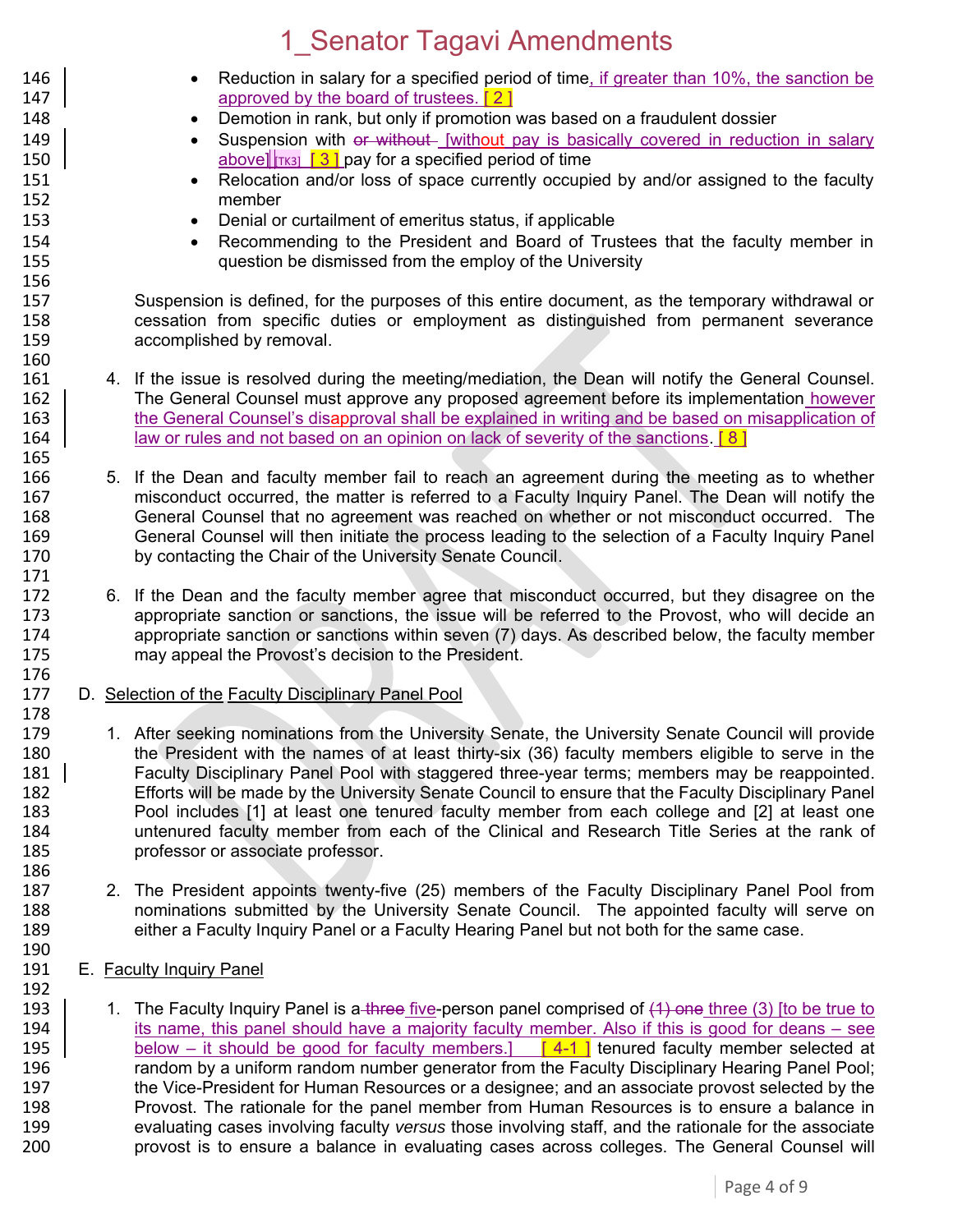201 notify the University Senate Council Chair that there is a need for a Faculty Inquiry Panel and the<br>202 Chair of the University Senate Council will select a faculty member at random from the Faculty Chair of the University Senate Council will select a faculty member at random from the Faculty Disciplinary Hearing Panel Pool using a uniform random number generator. Precautions will be taken against real or apparent conflicts of interest on the part of potential members of the Faculty Inquiry Panel. Such conflicts of interest may include: administrative dependency, close personal relationships, collaborative relationships, financial interest, or scientific or scholarly bias. The panel members will be expected to state in writing that they have no conflicts of interest. 208

- 209 2. The Faculty Inquiry Panel is responsible for determining whether there is probable cause to 210 believe misconduct has occurred. The Faculty Inquiry Panel is limited to a review of the initial 211 investigation report and the faculty member's written response, if any. The Faculty Inquiry Panel 212 may interview the faculty member, the chair and the Dean, but the Faculty Inquiry Panel may not 213 conduct a further investigation. The Faculty Inquiry Panel may consider new findings of fact that 214 were not considered in the original investigation and that are provided by the General Counsel or 215 the faculty member. [9]
- 217 3. If the allegation involves a chair or dean, the Faculty Inquiry Panel will be expanded to include 218 three (3) tenured faculty members, who hold appointments in colleges other than that of the chair 219 or dean and who will be selected at random by a uniform random number generator from the 220 Faculty Disciplinary Hearing Panel Pool; the Vice-President for Human Resources or a designee; 221 and an associate provost selected by the Provost.
- 223 4. If the allegation involves a faculty employee holding an administration position above the level of 224 either a dean or an administratively equivalent position, the procedures to be used for convening 224 either a dean or an administratively equivalent position, the procedures to be used for convening<br>225 a Faculty Inquiry Panel will be determined by the President in consultation with Senate Council. a Faculty Inquiry Panel will be determined by the President in consultation with Senate Council.
- 227 5. If the allegations involve the President, the procedures will be determined by the Board of 228 Trustees in consultation with the Senate Council.
- 230 6. If the Faculty Inquiry Panel, by a majority vote, finds there is probable cause to believe<br>231 misconduct has occurred, the case is referred to a Faculty Hearing Panel. The Faculty Inquiry 231 misconduct has occurred, the case is referred to a Faculty Hearing Panel. The Faculty Inquiry<br>232 Panel will send notification *via* electronic mail of this finding to the Dean, the Complainant (if 232 Panel will send notification *via* electronic mail of this finding to the Dean, the Complainant (if 233 known), the faculty member, and the General Counsel.
- 235  $\vert$  7. If the Faculty Inquiry Panel, by a majority vote, does not finds that there is no probable cause to 236 believe misconduct has occurred, the case is dismissed.  $[6-1]$  The Faculty Inquiry Panel will 237 send Notification of this finding to the Dean, the Complainant (if known), the faculty member, and 238 the General Counsel.
- 239<br>240 F. Faculty Hearing Panel

216

222

226

229<br>230

234

241

 1. The Faculty Hearing Panel is comprised of five (5) faculty members, who are selected at random 243 by the Senate Council Chair and Vice Chair and/or SREC Chair from the Faculty Disciplinary 244 Panel Pool using a uniform random number generator. The Senate Council Chair will consult with<br>245 the Chair of the Department of Statistics on the selection of this uniform random number the Chair of the Department of Statistics on the selection of this uniform random number generator. Faculty members who occupy a position of administrative supervision over faculty personnel (*i.e*., individuals with greater than or equal to 50% administrative effort or individuals with an administrative assignment at the level of chair or above) are ineligible to serve in the Faculty Disciplinary Panel Pool. A person who served on the Faculty Inquiry Panel may not serve on the Faculty Hearing Panel in the same case. Any member of the Faculty Hearing Panel who has personal involvement or prior factual knowledge of the case (*i.e*., knowing something pertinent to the case before it occurs publicly) will recuse himself or herself. If a Faculty Hearing Panel member chooses recusal, then a new member will be chosen at random from the Pool by 254 the Senate Council Chair using a uniform random number generator. Precautions will be taken<br>255 an against real or apparent conflicts of interest on the part of potential members of the Faculty against real or apparent conflicts of interest on the part of potential members of the Faculty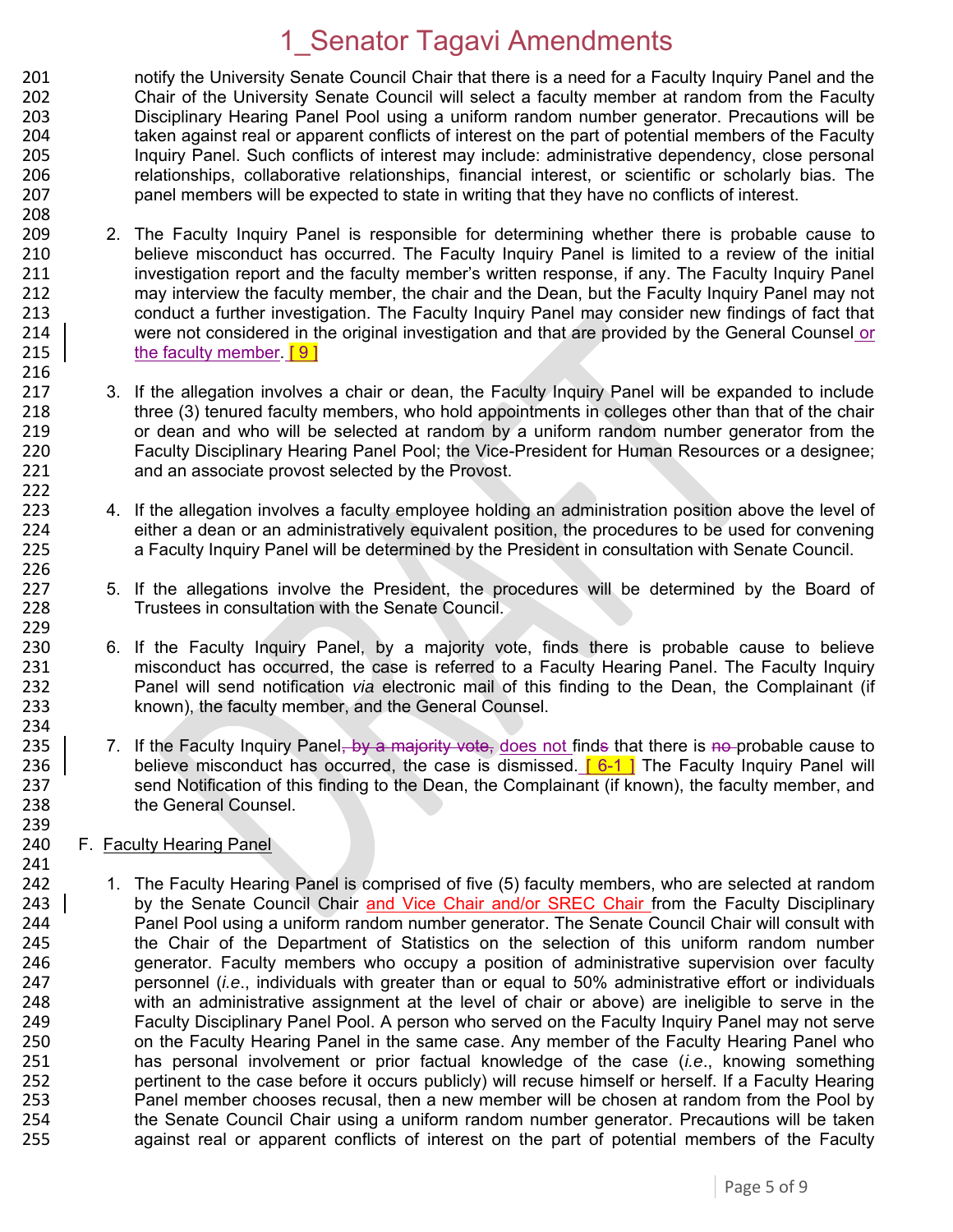256 Hearing Panel. Such conflicts of interest may include: administrative dependency, close personal<br>257 http://www.fataborative relationships. financial interest. or scientific or scholarly bias. The 257 relationships, collaborative relationships, financial interest, or scientific or scholarly bias. The 258 panel members will be expected to state in writing that they have no conflicts of interest. 259

263

277

288

292

300

- 260 2. The General Counsel, upon receipt of a report from the Faculty Inquiry Panel that there is 261 probable cause to believe misconduct has occurred, will notify the Senate Council Chair that a 262 Faculty Hearing Panel is needed.
- 264 3. The Chair of the University Senate Council will select members of the panel at random from the 265 [265 265 Faculty Disciplinary Panel Pool using a uniform random number generator. The Senate Council 266 Chair will contact faculty members to serve on the Faculty Hearing Panel within seven (7) days of 267 receiving notification from the General Counsel. The Chair of the University Senate Council will 268 inform potential members of the Faculty Hearing Panel that the case involves a named faculty 269 member in a particular college.
- 270<br>271 4. Once a Faculty Hearing Panel is selected, the Dean and faculty member may each exclude one 272 member from the Panel. If either the Dean or faculty member excludes a Panel member, then the<br>273 Senate Council Chair will select a new member or members at random from the Faculty Senate Council Chair will select a new member or members at random from the Faculty 274 Disciplinary Panel Pool using a uniform random number generator. When such exclusions occur, 275 the seven-day period for appointing the Faculty Hearing Panel will be extended by an additional 276 seven (7) days.
- 278 5. The Faculty Hearing Panel will conduct the hearing within thirty (30) days of receiving the referral<br>279 https://www.therends the time period in extraordinary circumstances. The Dean, through a 279 unless the Provost extends the time period in extraordinary circumstances. The Dean, through a<br>280 entry representative of the Office of Legal Counsel, will present the case against the faculty member. 280 representative of the Office of Legal Counsel, will present the case against the faculty member.<br>281 The accused faculty member, either alone or with the assistance of at most two (2) additional The accused faculty member, either alone or with the assistance of at most two (2) additional 282 persons, such as an attorney and a representative chosen by the accused faculty member, may 283 present a defense. The parties may call witnesses, cross-examine the other party's witnesses,<br>284 and present other evidence: however, as this is an administrative hearing formal rules of 284 and present other evidence; however, as this is an administrative hearing, formal rules of 285 285 evidence and procedure do not apply. The Faculty Hearing Panel may admit any evidence of 286 | more probative than prejudicial value in determining the issues involved. However, all exculpatory 286 more probative than prejudicial value in determining the issues involved. However, all exculpatory 287 evidence discovered by university officials must be included in the report.  $\begin{bmatrix} 7 \end{bmatrix}$
- 289 6. The burden of proof standard is clear and convincing evidence. The burden of demonstrating that 290 misconduct occurred is on the representative of the Office of Legal Counsel, and the accused 291 faculty member is presumed to be innocent.
- 293 7. After the hearing, the Faculty Hearing Panel will consider the evidence presented at the hearing, 294 and the majority will issue written findings of fact and conclusions of law (*i.e*., conclusion 295 regarding misconduct) within seven (7) days of the conclusion of the hearing. If a member of the<br>296 **Faculty Hearing Panel dissents with the maiority decision**, that member may submit a written 296 Faculty Hearing Panel dissents with the majority decision, that member may submit a written<br>297 Sexplanation of his/her dissension. The Faculty Hearing Panel will send the written findings. explanation of his/her dissension. The Faculty Hearing Panel will send the written findings, 298 including dissents, and decision to the Provost, the Dean, the accused faculty member, and the 299 General Counsel.
- 301 8. If the Faculty Hearing Panel finds the accused faculty member guilty of misconduct, the Panel will 302 recommend nonbinding sanctions to the Provost. The faculty member may appeal the finding of 303 guilt.
- 304<br>305 305 9. If the Faculty Hearing Panel finds that the accused faculty member is not guilty of misconduct, the 306<br>306 case is closed unless the dean submits a written appeal of the innocent decision based on 306 case is closed unless the dean submits a written appeal of the innocent decision based on<br>307 substantive errors in the faculty hearing panel process or errors in interpretation of fact or law. substantive errors in the faculty hearing panel process or errors in interpretation of fact or law. 308
- 309 10. If the allegation involves the Provost, the President will assume the role of the Provost in these 310 proceeding.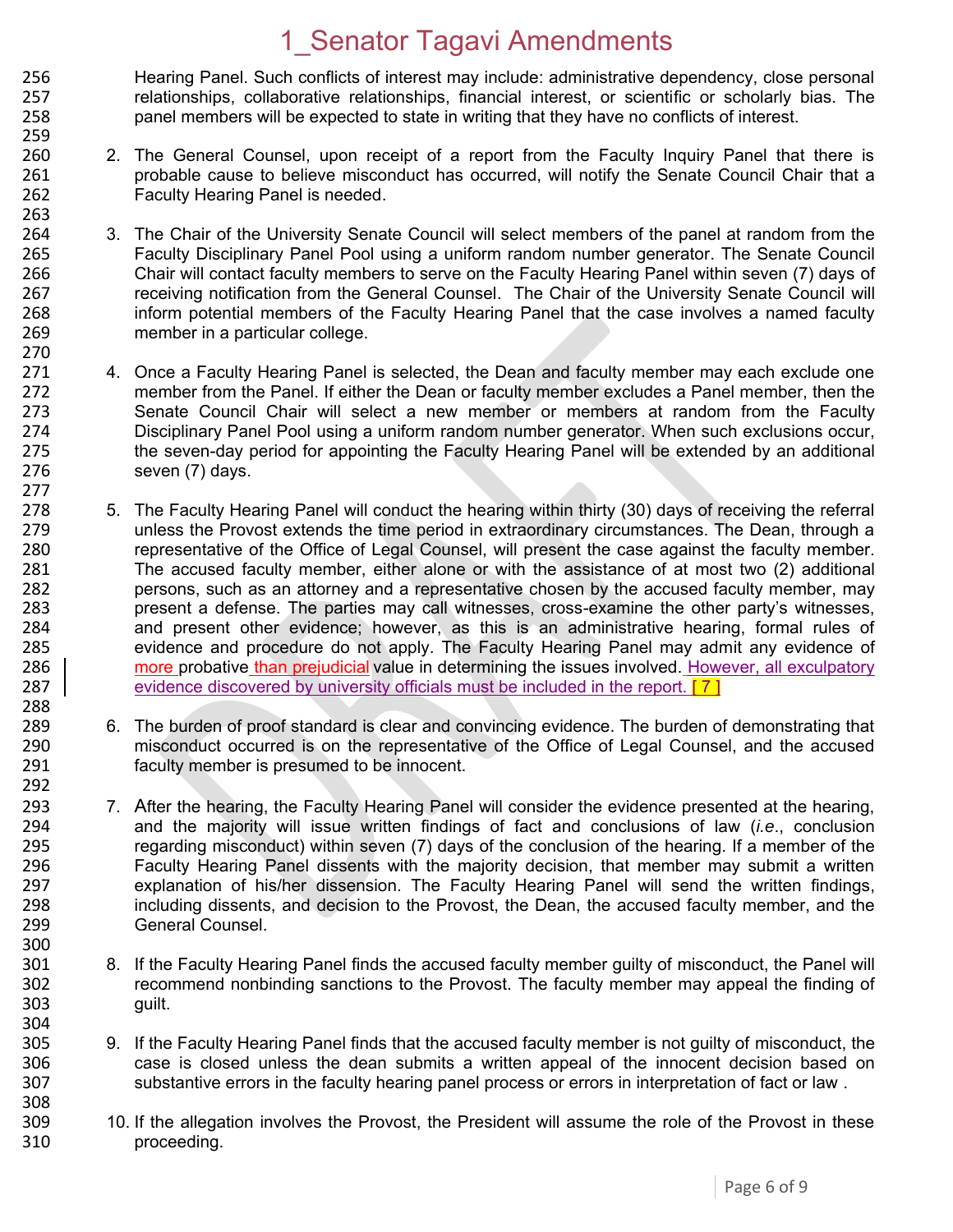- 311<br>312 312 11. If the allegation involves the President, the Board of Trustees assumes the role of the Provost in 313 these proceedings.
- 315 G. Appeals

314

322

338

347

352

360

316 317 This section covers appeals arising out of the decision and nonbinding recommendations from the<br>318 **The Example 218** Faculty Hearing Panel and the sanctions recommended by the Provost. The procedures 318 Faculty Hearing Panel and the sanctions recommended by the Provost. The procedures<br>319 established by this requiation do not supersede Governing Requiations or Administrative 319 established by this regulation do not supersede Governing Regulations or Administrative 320 Regulations that specifically permit appeal to, or appearances before, the Board or a Board 321 Committee.

- 323 1. If the faculty member or Dean does not file a written appeal within seven (7) days of receipt of the 324 Faculty Hearing Panel's written decision, the decision of the Faculty Hearing Panel as to guilt or 325 innocence shall be final. The complainant, if known, shall be informed of the decision by General<br>326 Counsel, to the extent required by law. Counsel, to the extent required by law.
- 327<br>328 2. The Faculty Disciplinary Appeals Panel shall hear all appeals. The panel consists of the an 329 Associate Provost for Faculty Advancement |  $\lbrack$  [TK4] [ 11-1 ], the Chair of the Senate Council an 330 elected Senate Council member chosen by the Senate Council, [5] and the Academic Ombud. In 331 the event the Associate Provost is unable to serve, the PresidentProvost shall appoint a 332 Ferrific metagement. In the event that the Academic Ombud or the Chair member of the Senate Council 333 is unable to serve, the Senate Council shall appoint replacement(s). Precautions will be taken<br>334 against real or apparent conflicts of interest on the part of potential members of the Faculty 334 against real or apparent conflicts of interest on the part of potential members of the Faculty<br>335 Disciplinary Appeals Panel. Such conflicts of interest may include: administrative dependency. 335 Disciplinary Appeals Panel. Such conflicts of interest may include: administrative dependency,<br>336 come close personal relationships, collaborative relationships, financial interest, or scientific or scholarly 336 close personal relationships, collaborative relationships, financial interest, or scientific or scholarly 337 bias. The panel members will be expected to state in writing that they have no conflicts of interest.
- 339 3. The faculty member and the dean will be provided with copies of the written appeal and given an 340 opportunity to respond in writing.
- 341<br>342 342 4. The deliberations of the Faculty Disciplinary Appeals Panel are limited to review of the specific 343 issues raised by the accused faculty memberappellant  $(W,F.8, F9)$ . In determining whether the 344 factual findings are clearly erroneous, the Faculty Disciplinary Appeals Panel will determine 345 whether substantial evidence (i.e. evidence a reasonable person would accept as adequate to 346 support the conclusion) supports the factual findings.
- 348 5. When a party appeals to the Faculty Disciplinary Appeals Panel, the party must submit a written<br>349 brief detailing the basis for the appeal and providing supporting evidence attesting to the validity 349 brief detailing the basis for the appeal and providing supporting evidence attesting to the validity<br>350 of the appeal. The party that prevailed at the Faculty Hearing Panel will be provided with a copy 350 of the appeal. The party that prevailed at the Faculty Hearing Panel will be provided with a copy<br>351 of this brief and may submit a written response brief within seven (7) days. of this brief and may submit a written response brief within seven (7) days.
- 353 6. The Faculty Disciplinary Appeals Panel will render a final decision- within seven (7) days of the 354 submission of briefs. If the Appeals Panel's decision is in agreement with the Hearing Panel, the<br>355 appellant and the appellee are notified of the Panel's decision and the reasons for the decision. appellant and the appellee are notified of the Panel's decision and the reasons for the decision. 356 If the decision of the Faculty Disciplinary Appeals Panel is not in agreement with the decision of 357 the Faculty Hearing Panel, the Faculty Disciplinary Appeals Panel must also send a written<br>358 in tustification for the reversal to the Faculty Hearing Panel, the University Senate Council, and the justification for the reversal to the Faculty Hearing Panel, the University Senate Council, and the 359 Executive Committee of the Board of Trustees.
- 361 7. If the Faculty Disciplinary Appeals Panel determines the faculty member is innocent, the matter is 362 closed.
- 363<br>364 364 8. If the Faculty Disciplinary Appeals panel determines the faculty member is guilty, the Provost 365 shall impose sanctions. In determining sanctions, the Provost is quided, but not bound, by the shall impose sanctions. In determining sanctions, the Provost is guided, but not bound, by the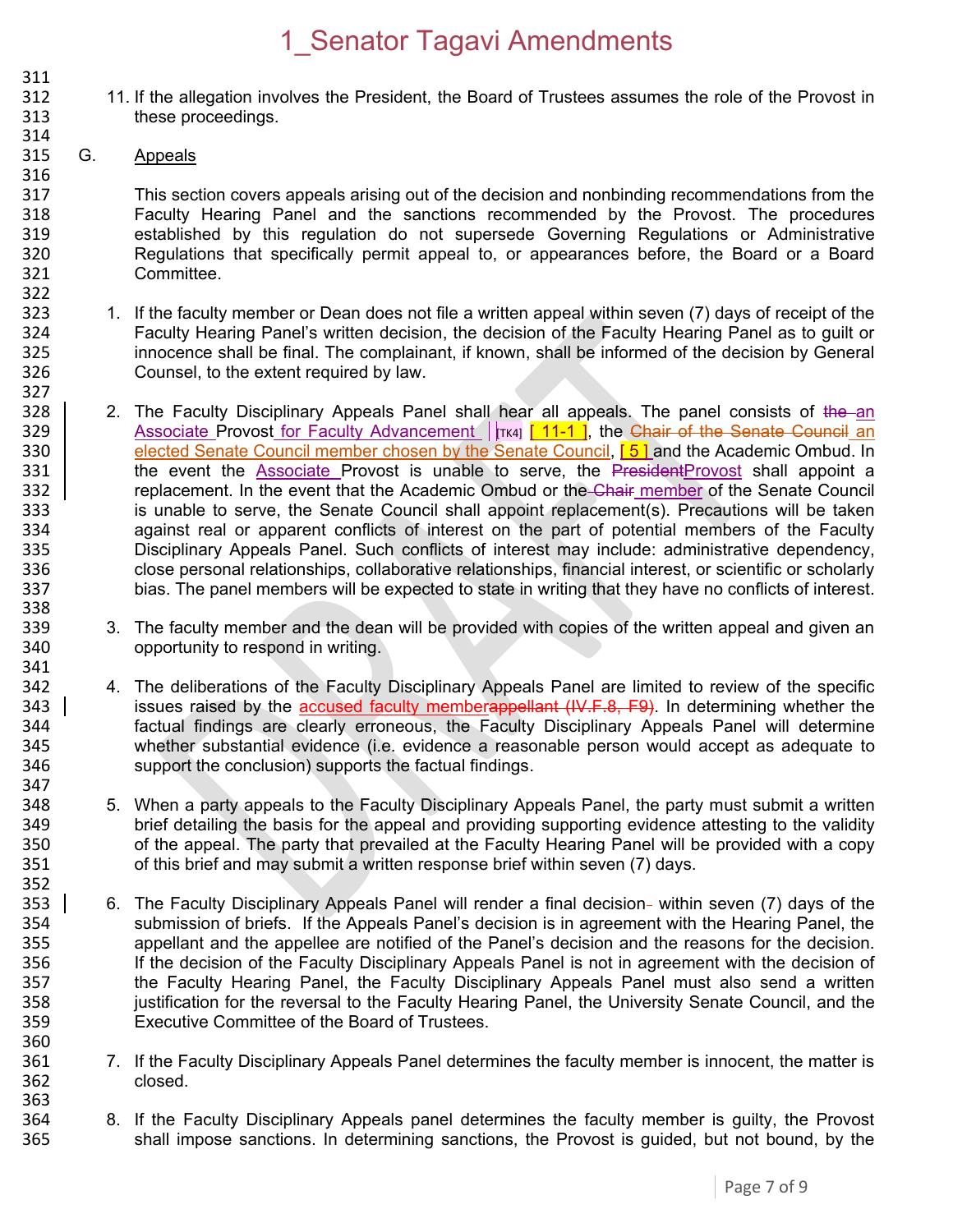- 366 Faculty Hearing Panel's recommendation, if any, concerning sanctions (If the Faculty Hearing<br>367 **Fanel found the faculty member to be innocent**, but the decision was reversed on appeal, there Panel found the faculty member to be innocent, but the decision was reversed on appeal, there 368 will be no Faculty Hearing Panel recommendation). Trial The Provost will send notification of the 369 sanctions decision to the Dean, the University faculty member, the General Counsel, and the 370 Complainant, if known.]
- 371 372 9. Within seven (7) days of receipt of the Provost's decision regarding a sanction or sanctions, the 373 accused faculty member may appeal the Provost's decision regarding any sanction to the 374 President. On an appeal of a particular sanction, the President will consider whether the 375 determination is reasonable in light of sanctions imposed on similarly situated staff members and 376 similarly situated faculty in other colleges. The President will render a final decision regarding a 377 sanction or sanctions within seven (7) days.
- 379 10. The sanction or sanctions will not take effect until the time to appeal the sanction or sanctions has<br>380 expired or the President has rendered his decision. expired or the President has rendered his decision.
- 382 11. The complainant, if known, shall be informed of the decision by General Counsel to the extent required by law.
- 385 12. Confidentiality of the record is guaranteed in accordance with Governing Regulations XVI Section 386 B., 1

#### 388 V. Retaliation

- 389 Retaliation is prohibited. Retaliation occurs when an adverse action is taken against a covered individual<br>390 because he or she engaged in a protected activity including but not limited to reporting discrimination or 390 because he or she engaged in a protected activity including but not limited to reporting discrimination or<br>391 participating in an investigation of a discrimination report. (See AR 6.1) participating in an investigation of a discrimination report. (See AR 6.1)
- 393 VI. Administrative Leave With Pay during the Process
- 394 At any time during the process beginning with receipt of an allegation, the Provost, after consultation with 395 and on the advice of the General Counsel, may initiate immediate, involuntary administrative leave with and on the advice of the General Counsel, may initiate immediate, involuntary administrative leave with 396 pay. The Provost may impose additional conditions as part of the administrative leave with pay.
- 397<br>398

378

381

384

387

392

- 398 1. The Provost will impose involuntary administrative leave with pay only if the Provost determines<br>399 that there is a risk that the accused faculty member's continued assignment to regular duties or that there is a risk that the accused faculty member's continued assignment to regular duties or 400 presence on campus may cause harm to others in the University community, impede the 401 investigation, or create a risk of continuing misconduct. 402<br>403
- 403 2. Involuntary administrative leave with pay for more than thirty (30) days requires approval of the 404 Board of Trustees.
- 406 3. The accused faculty member may appeal the imposition of involuntary administrative leave with 407 pay to the Senate Advisory Committee on Privilege and Tenure (SACPT), under SR1.4.4.2B4.
- 408

405

409 References and Related Materials

- 410
- 411

#### 412 **Revision History**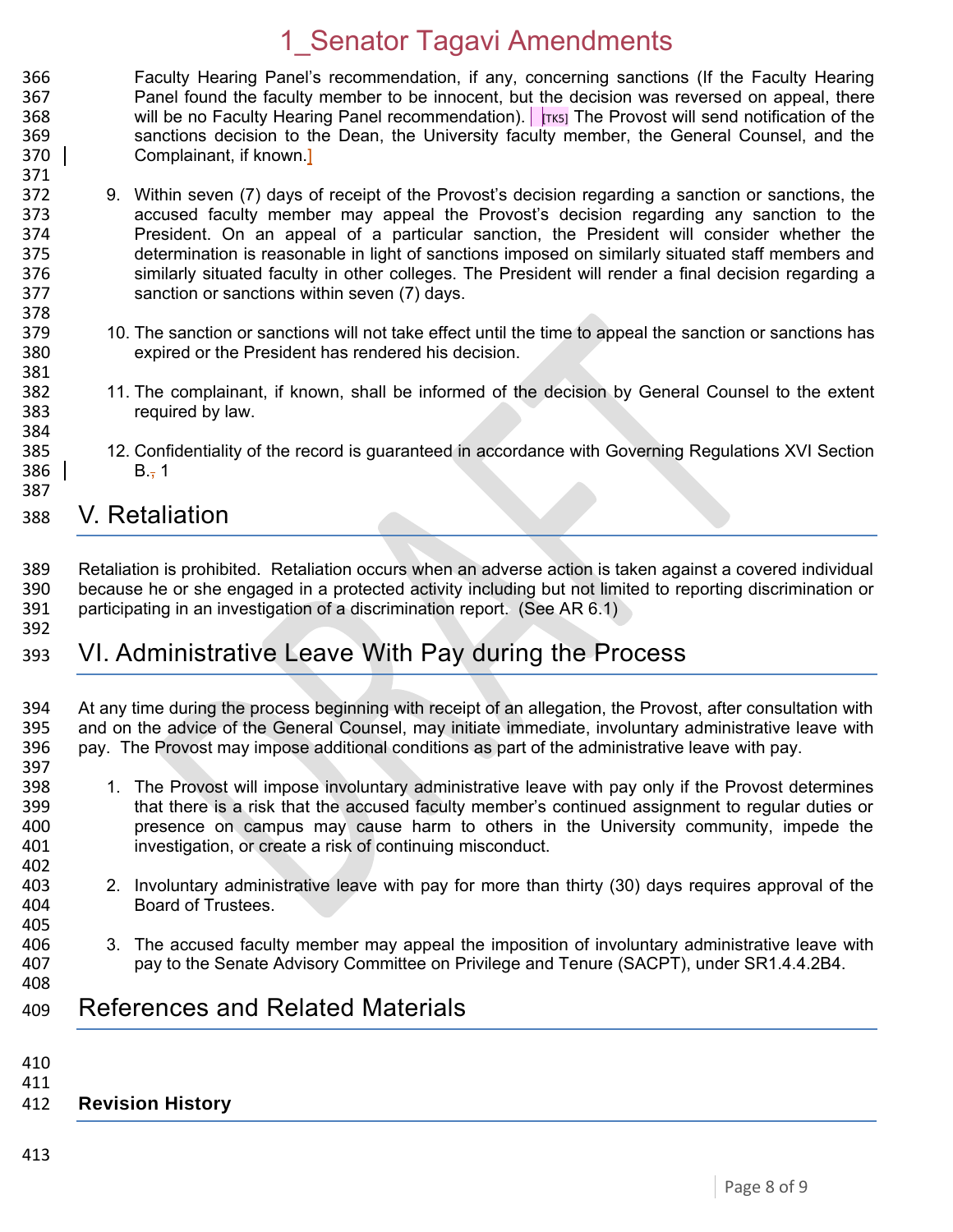- 414<br>415 For questions, contact: [Office of Legal Counsel](mailto:LegalRegs@uky.edu)
- 416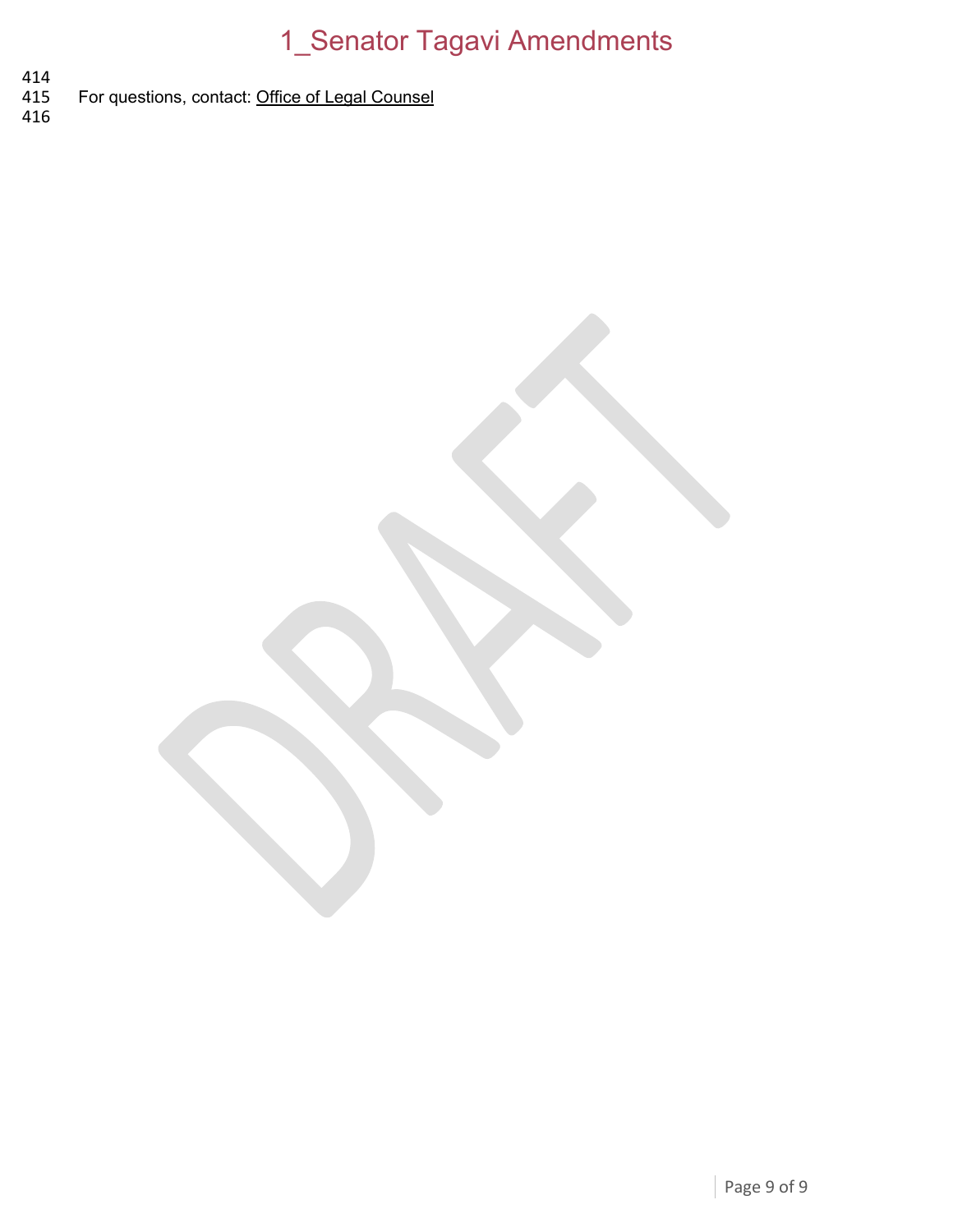#### **\_1Tagavi edits\_DRAFT GR\_Faculty Disciplinary Action.docx**

| Main document changes and comments                                                                                                                                                                                                           |                        |                       |
|----------------------------------------------------------------------------------------------------------------------------------------------------------------------------------------------------------------------------------------------|------------------------|-----------------------|
| Page 1: Inserted                                                                                                                                                                                                                             | Tagavi, Kaveh          | 4/16/2015 1:44:00 PM  |
| [Sent to SC 4/16/2pm]                                                                                                                                                                                                                        |                        |                       |
| Page 2: Inserted                                                                                                                                                                                                                             | <b>Sheila Brothers</b> | 4/23/2015 3:59:00 PM  |
| granting of                                                                                                                                                                                                                                  |                        |                       |
| Page 2: Deleted                                                                                                                                                                                                                              | <b>Sheila Brothers</b> | 4/23/2015 3:59:00 PM  |
| and                                                                                                                                                                                                                                          |                        |                       |
| Page 2: Inserted                                                                                                                                                                                                                             | <b>Sheila Brothers</b> | 4/23/2015 3:59:00 PM  |
| , merit evaluation or determination of merit raises                                                                                                                                                                                          |                        |                       |
| Page 3: Inserted                                                                                                                                                                                                                             | Tagavi, Kaveh [2]      | 4/8/2015 8:01:00 AM   |
| , but no later than 30 days after the new evidence is                                                                                                                                                                                        |                        |                       |
| Page 3: Inserted                                                                                                                                                                                                                             | Tagavi, Kaveh          | 4/16/2015 9:26:00 AM  |
| discovered by university officials.                                                                                                                                                                                                          |                        |                       |
| Page 3: Inserted                                                                                                                                                                                                                             | Tagavi, Kaveh [2]      | 4/8/2015 8:01:00 AM   |
|                                                                                                                                                                                                                                              |                        |                       |
| Page 3: Comment [TK1]                                                                                                                                                                                                                        | Tagavi, Kaveh          | 4/16/2015 10:47:00 AM |
| [Else, after once a case is adjudicated, if later a new evidence is discovered, the university can<br>forever start a new process even decades after the discovery of the new evidence. We really<br>should allow a closure in these cases.] |                        |                       |
| Page 3: Inserted                                                                                                                                                                                                                             | Tagavi, Kaveh          | 4/16/2015 7:26:00 AM  |
| $\left[ 10 \right]$                                                                                                                                                                                                                          |                        |                       |
| Page 3: Inserted                                                                                                                                                                                                                             | Tagavi, Kaveh          | 4/16/2015 11:18:00 AM |
|                                                                                                                                                                                                                                              |                        |                       |

[Numbers in brackets are the order the amendments will be presented.]

| Page 3: Deleted                                                                                                                                                          | Tagavi, Kaveh | 4/16/2015 7:21:00 AM  |
|--------------------------------------------------------------------------------------------------------------------------------------------------------------------------|---------------|-----------------------|
| , a conclusion as to whether misconduct occurred, and, if misconduct did occur, a nonbinding<br>recommendation regarding disciplinary action ( <i>i.e.</i> , sanctions). |               |                       |
| Page 3: Comment [TK2]                                                                                                                                                    | Tagavi, Kaveh | 4/16/2015 10:49:00 AM |
| [David Watt said on the senate floor that this part was left in there by error and agreed that it<br>should be removed.]                                                 |               |                       |
| Page 3: Inserted                                                                                                                                                         | Tagavi, Kaveh | 4/16/2015 7:26:00 AM  |
| $^{\circ}$ 12                                                                                                                                                            |               |                       |

Page 3: Inserted Tagavi, Kaveh **Tagavi, Kaveh** 4/16/2015 7:32:00 AM and neither should they be of a nature or duration as to prevent the faculty member from performing duties expected of or assigned to them

| Page 3: Inserted | Tagavi, Kaveh | 4/16/2015 7:33:00 AM |
|------------------|---------------|----------------------|
| $1$ [1           |               |                      |
| Page 3: Inserted | Tagavi, Kaveh | 4/16/2015 7:23:00 AM |
|                  |               |                      |

, if greater than 10%, the sanction be approved by the board of trustees.  $[2]$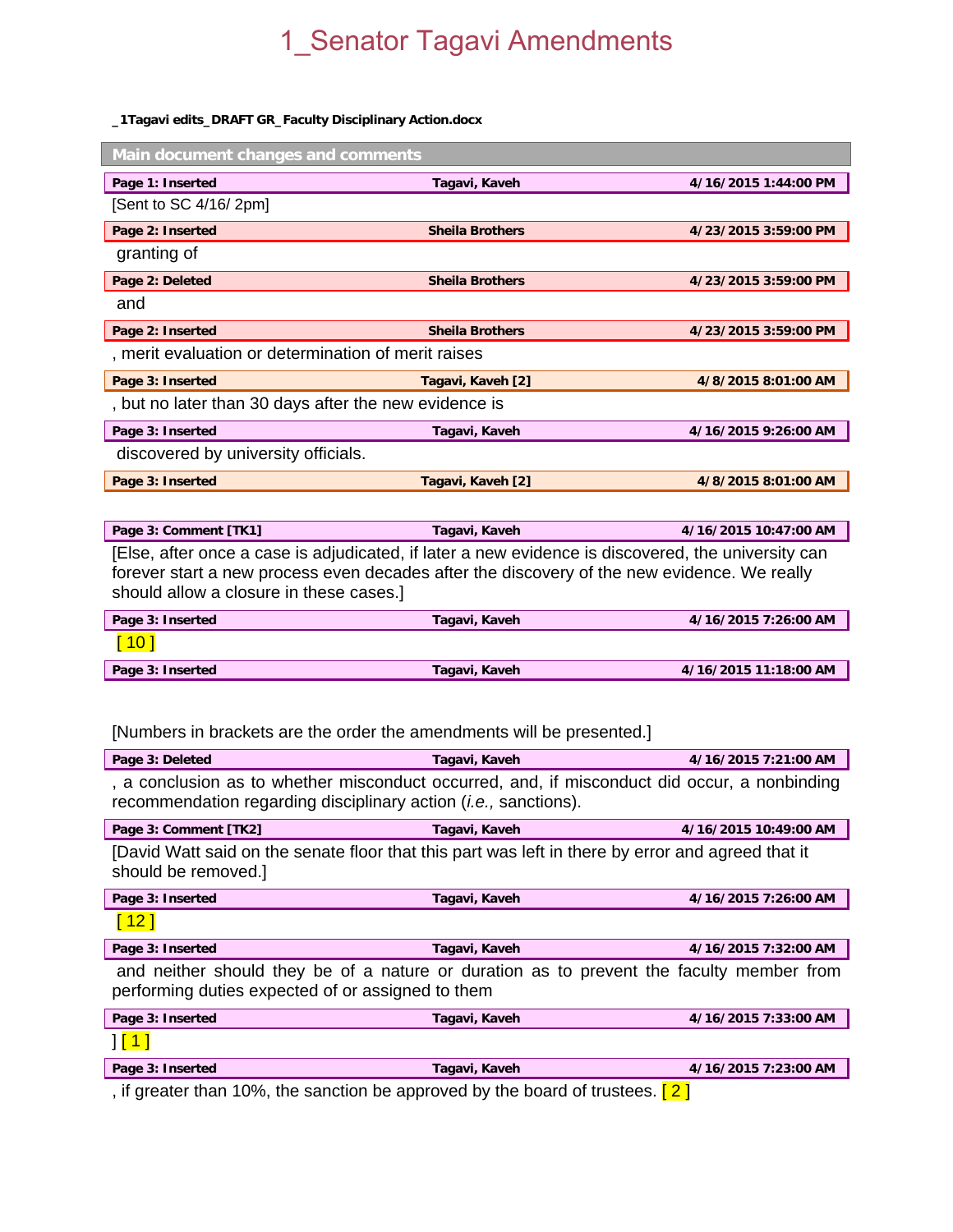| Page 4: Deleted                                              | Tagavi, Kaveh                                                                                                                                                                        | 4/16/2015 7:29:00 AM  |
|--------------------------------------------------------------|--------------------------------------------------------------------------------------------------------------------------------------------------------------------------------------|-----------------------|
| or without                                                   |                                                                                                                                                                                      |                       |
| Page 4: Inserted                                             | Tagavi, Kaveh                                                                                                                                                                        | 4/16/2015 7:29:00 AM  |
| <b>[with</b>                                                 |                                                                                                                                                                                      |                       |
| Page 4: Inserted                                             | <b>Sheila Brothers</b>                                                                                                                                                               | 4/24/2015 11:02:00 AM |
| out                                                          |                                                                                                                                                                                      |                       |
| Page 4: Inserted                                             | Tagavi, Kaveh                                                                                                                                                                        | 4/16/2015 7:29:00 AM  |
| pay is basically covered in reduction in salary above]       | $\lceil 3 \rceil$                                                                                                                                                                    |                       |
| Page 4: Comment [TK3]                                        | Tagavi, Kaveh                                                                                                                                                                        | 4/16/2015 11:05:00 AM |
| [with pay is basically covered in reduction in salary above] |                                                                                                                                                                                      |                       |
| Page 4: Inserted                                             | Tagavi, Kaveh                                                                                                                                                                        | 4/16/2015 7:35:00 AM  |
| however the General Counsel's dis                            |                                                                                                                                                                                      |                       |
| Page 4: Inserted                                             | <b>Sheila Brothers</b>                                                                                                                                                               | 4/24/2015 10:58:00 AM |
| ap                                                           |                                                                                                                                                                                      |                       |
| Page 4: Inserted                                             | Tagavi, Kaveh                                                                                                                                                                        | 4/16/2015 7:37:00 AM  |
|                                                              | proval shall be explained in writing and be based on misapplication of law or rules and not                                                                                          |                       |
| based on an opinion on lack of severity of the sanctions     |                                                                                                                                                                                      |                       |
| Page 4: Inserted                                             | Tagavi, Kaveh                                                                                                                                                                        | 4/16/2015 7:37:00 AM  |
| $\sqrt{8}$                                                   |                                                                                                                                                                                      |                       |
| Page 4: Inserted                                             | Tagavi, Kaveh [2]                                                                                                                                                                    | 4/10/2015 6:40:00 AM  |
|                                                              |                                                                                                                                                                                      |                       |
| Page 4: Deleted                                              | Tagavi, Kaveh                                                                                                                                                                        | 4/16/2015 11:06:00 AM |
| three                                                        |                                                                                                                                                                                      |                       |
| Page 4: Inserted                                             | Tagavi, Kaveh                                                                                                                                                                        | 4/16/2015 11:06:00 AM |
| five                                                         |                                                                                                                                                                                      |                       |
| Page 4: Deleted                                              | Tagavi, Kaveh                                                                                                                                                                        | 4/16/2015 7:41:00 AM  |
| (1) one                                                      |                                                                                                                                                                                      |                       |
| Page 4: Inserted                                             | Tagavi, Kaveh                                                                                                                                                                        | 4/16/2015 7:41:00 AM  |
|                                                              | three (3) [to be true to its name, this panel should have a majority faculty member. Also if this is<br>good for deans – see below – it should be good for faculty members.] $[4-1]$ |                       |
| Page 5: Inserted                                             | Tagavi, Kaveh                                                                                                                                                                        | 4/16/2015 7:39:00 AM  |
| or the faculty member                                        |                                                                                                                                                                                      |                       |
| Page 5: Inserted                                             | Tagavi, Kaveh                                                                                                                                                                        | 4/16/2015 7:39:00 AM  |
| [ 9 ]                                                        |                                                                                                                                                                                      |                       |
| Page 5: Inserted                                             | Tagavi, Kaveh [2]                                                                                                                                                                    | 4/9/2015 8:15:00 AM   |
|                                                              |                                                                                                                                                                                      |                       |
| Page 5: Deleted                                              | Tagavi, Kaveh                                                                                                                                                                        | 4/16/2015 9:31:00 AM  |
| , by a majority vote,                                        |                                                                                                                                                                                      |                       |
| Page 5: Inserted                                             | Tagavi, Kaveh                                                                                                                                                                        | 4/16/2015 7:46:00 AM  |
| does not                                                     |                                                                                                                                                                                      |                       |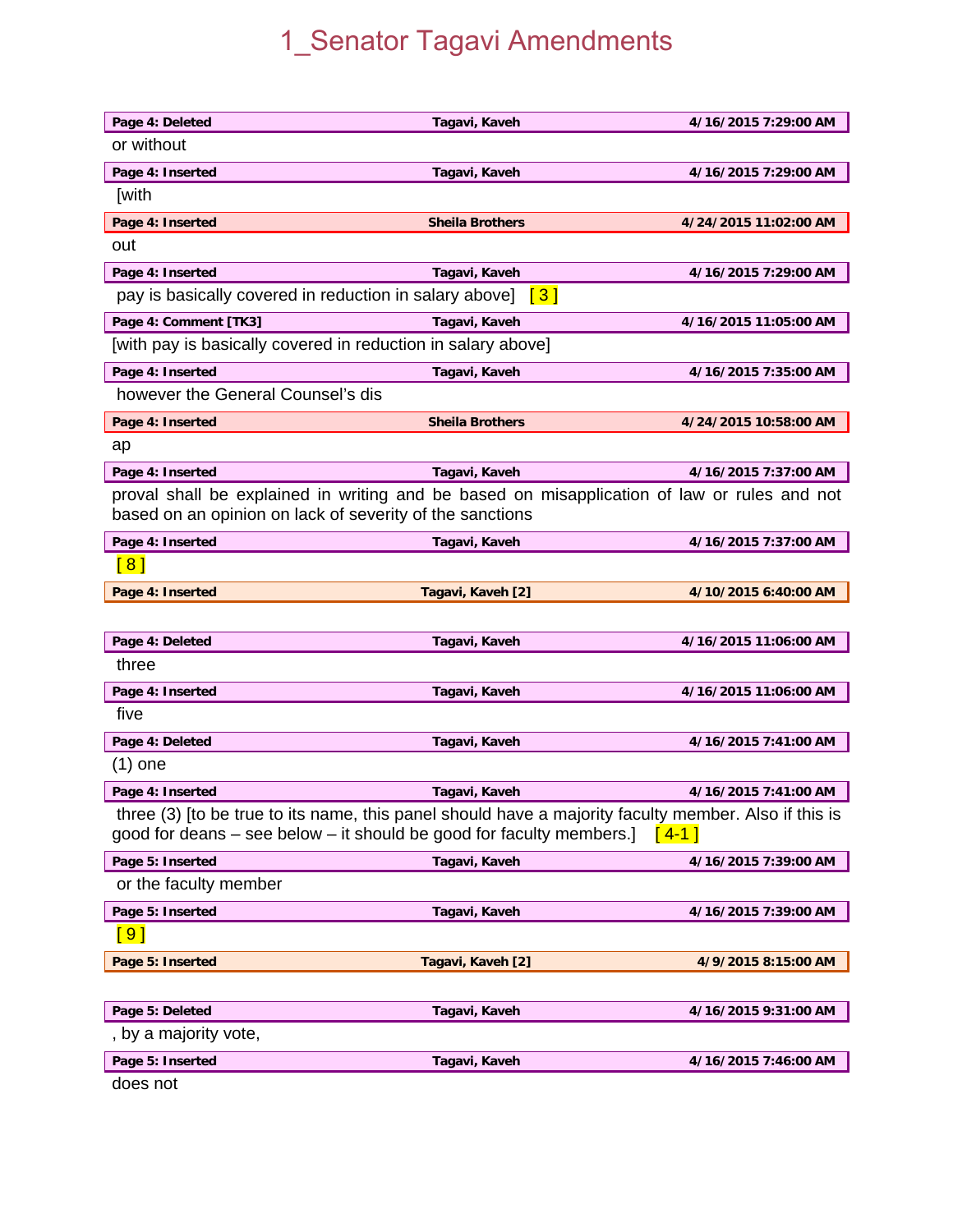| Page 5: Deleted                                                                                                                                                                       | Tagavi, Kaveh          | 4/16/2015 7:46:00 AM  |
|---------------------------------------------------------------------------------------------------------------------------------------------------------------------------------------|------------------------|-----------------------|
| s                                                                                                                                                                                     |                        |                       |
| Page 5: Deleted                                                                                                                                                                       | Tagavi, Kaveh          | 4/16/2015 7:46:00 AM  |
| no                                                                                                                                                                                    |                        |                       |
| Page 5: Inserted                                                                                                                                                                      | Tagavi, Kaveh          | 4/16/2015 7:46:00 AM  |
| $[6 - 1]$                                                                                                                                                                             |                        |                       |
| Page 5: Inserted                                                                                                                                                                      | <b>Sheila Brothers</b> | 4/24/2015 1:31:00 PM  |
| and Vice Chair and/or SREC Chair                                                                                                                                                      |                        |                       |
| Page 6: Inserted                                                                                                                                                                      | <b>Sheila Brothers</b> | 4/27/2015 10:41:00 AM |
| more                                                                                                                                                                                  |                        |                       |
| Page 6: Inserted                                                                                                                                                                      | <b>Sheila Brothers</b> | 4/27/2015 10:41:00 AM |
| than prejudicial                                                                                                                                                                      |                        |                       |
| Page 6: Inserted                                                                                                                                                                      | Tagavi, Kaveh [2]      | 4/9/2015 8:56:00 AM   |
|                                                                                                                                                                                       |                        |                       |
| Page 6: Inserted                                                                                                                                                                      | Tagavi, Kaveh          | 4/16/2015 7:50:00 AM  |
| However, all exculpatory evidence discovered by university officials must be included in the<br>report. $[7]$                                                                         |                        |                       |
| Page 7: Deleted                                                                                                                                                                       | Tagavi, Kaveh          | 4/16/2015 8:09:00 AM  |
| the                                                                                                                                                                                   |                        |                       |
| Page 7: Inserted                                                                                                                                                                      | Tagavi, Kaveh          | 4/16/2015 7:56:00 AM  |
| an Associate                                                                                                                                                                          |                        |                       |
| Page 7: Inserted                                                                                                                                                                      | Tagavi, Kaveh          | 4/16/2015 7:56:00 AM  |
| for Faculty Advancement                                                                                                                                                               |                        |                       |
| Page 7: Comment [TK4]                                                                                                                                                                 | Tagavi, Kaveh          | 4/16/2015 11:10:00 AM |
| [IMO, it is unprecedented that the provost would sit down with subordinates and then be<br>potentially outvoted. It lacks authenticity and it is also demeaning to the provost, IMO.] |                        |                       |
| Page 7: Inserted                                                                                                                                                                      | Tagavi, Kaveh          | 4/16/2015 7:57:00 AM  |
| $11-1$                                                                                                                                                                                |                        |                       |
| Page 7: Deleted                                                                                                                                                                       | Tagavi, Kaveh [2]      | 4/9/2015 9:16:00 AM   |
| Chair of the Senate Council                                                                                                                                                           |                        |                       |
| Page 7: Inserted                                                                                                                                                                      | Tagavi, Kaveh [2]      | 4/9/2015 9:16:00 AM   |
| an elected Senate Council member chosen by the Senate Council                                                                                                                         |                        |                       |
| Page 7: Inserted                                                                                                                                                                      | Tagavi, Kaveh          | 4/16/2015 7:54:00 AM  |
| $\lceil 5 \rceil$                                                                                                                                                                     |                        |                       |
| Page 7: Inserted                                                                                                                                                                      | Tagavi, Kaveh          | 4/16/2015 8:11:00 AM  |
| Associate                                                                                                                                                                             |                        |                       |
| Page 7: Deleted                                                                                                                                                                       | Tagavi, Kaveh          | 4/16/2015 8:11:00 AM  |
| President                                                                                                                                                                             |                        |                       |
| Page 7: Inserted                                                                                                                                                                      | Tagavi, Kaveh          | 4/16/2015 8:11:00 AM  |
| Provost                                                                                                                                                                               |                        |                       |